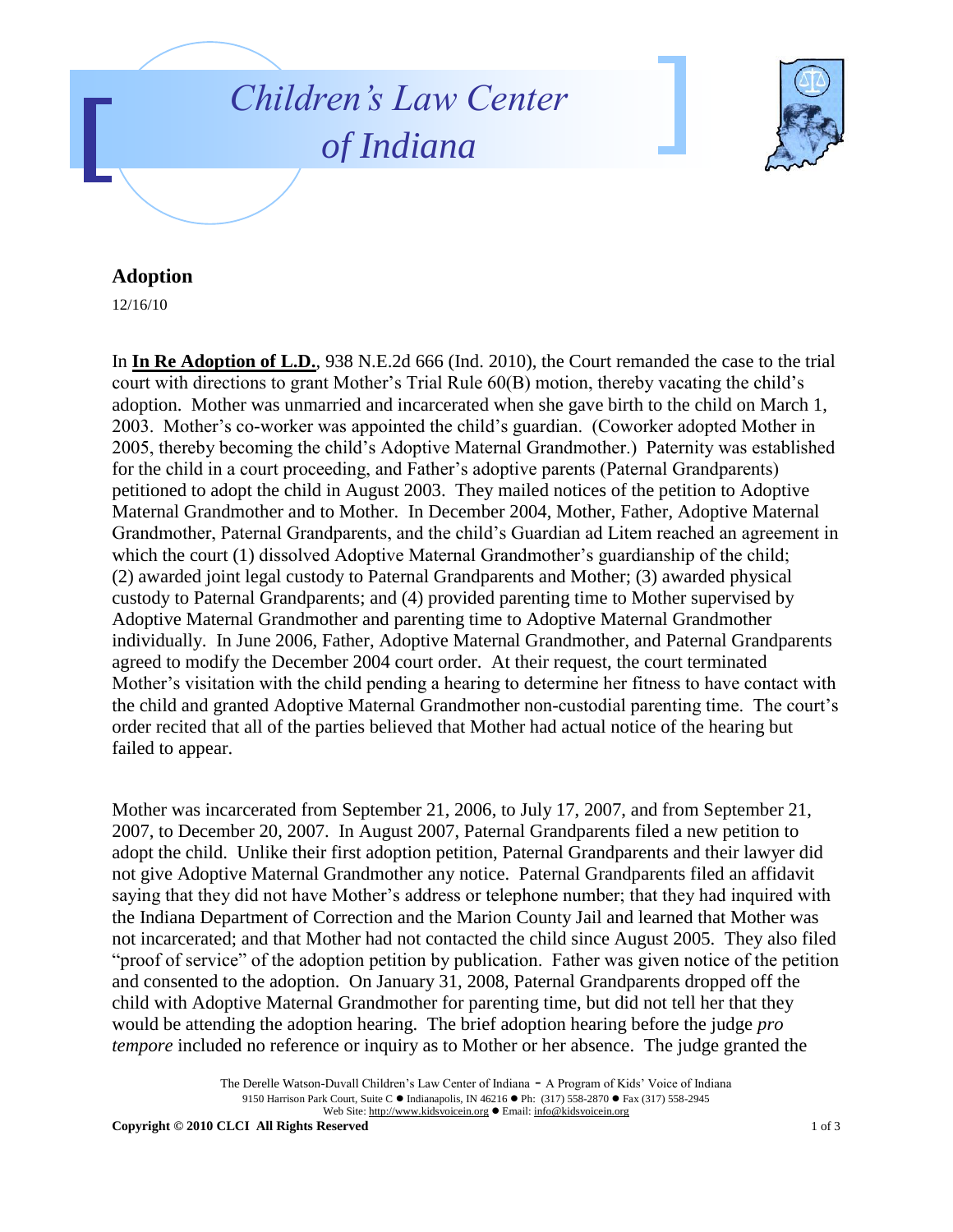Paternal Grandparents' adoption petition after some questioning as to their desire and fitness to adopt. Paternal Grandparents informed Adoptive Maternal Grandmother of the adoption when they picked up the child and that they would soon be asking the court to terminate Adoptive Maternal Grandmother's parenting time.

Within two weeks, on February 13, 2008, Mother and Adoptive Maternal Grandmother jointly asked the court to vacate the adoption. They contended that under Trial Rule 60(B), they were entitled to relief from the court's adoption because they had not been given the notice required by law. At a hearing on the motion in August 2008, Paternal Grandmother testified that two days before the adoption petition was filed, she had asked Adoptive Maternal Grandmother "if she knew how to contact" Mother, and that Adoptive Maternal Grandmother replied, "[N]o, not really." Adoptive Maternal Grandmother testified that she did not recall such a conversation and at all times had been able to contact Mother if needed. The trial court denied the Trial Rule 60(B) request on June 10, 2009, holding that Adoptive Maternal Grandmother was not entitled to notice and that notice by publication had been adequate with respect to Mother. Mother and Adoptive Maternal Grandmother appealed the denial of their Motion to Set Aside the Decree under T.R. 60(B). The Court of Appeals held that Mother had been adequately served; therefore, her motion had been properly denied. In Re Adoption of L.D., 921 N.E.2d 867, 874-76 (Ind. Ct. App. 2010). The Indiana Supreme Court granted transfer, thereby vacating the Court of Appeals opinion.

**The Court concluded that because Paternal Grandparents and their counsel failed to perform the diligent search for Mother required by the Due Process Clause, notice and service by publication was insufficient to confer personal jurisdiction over Mother.** Id. at 671. The Court said that the dispositive issue in this appeal is whether Mother received the notice required by law that a case had been filed in court seeking the adoption of the child. Id. at 669. The Court opined that, if the notice was not adequate, Mother's T.R. 60(B) motion to set aside the adoption should have been granted for the reason that the adoption would have been void for want of personal jurisdiction . L.D. at 669, quoting Stidham v. Welchel, 698 N.E.2d 1152, 1155 n.3 (Ind. 1998). The Court observed that both Indiana's adoption statute and Trial Rules set forth certain standards for notice and service of process that are applicable in adoption cases, but these rules operate under the Due Process Clause of the Fourteenth Amendment. L.D. at 669. Notice and service of process that may technically comply with a state statute or the Trial Rules does not necessarily comport with due process. Id. The Court said that the adoption statute and the Trial Rules provide the mechanism of notice or service of process by publication, but the Due Process Clause demands a diligent search before attempting notice by publication. Id.

The Court noted that case law makes clear that service by publication is inadequate when a diligent effort has not been made to ascertain a party's whereabouts. Id. Among the cases cited by the Court were Smith v. Tisdal, 484 N.E.2d 42, 44 (Ind. Ct. App. 1995) (notice of adoption given by publication in an Indiana newspaper when mother was a resident of Alaska was held

The Derelle Watson-Duvall Children's Law Center of Indiana - A Program of Kids' Voice of Indiana 9150 Harrison Park Court, Suite C · Indianapolis, IN 46216 • Ph: (317) 558-2870 • Fax (317) 558-2945 Web Site: http://www.kidsvoicein.org · Email: info@kidsvoicein.org